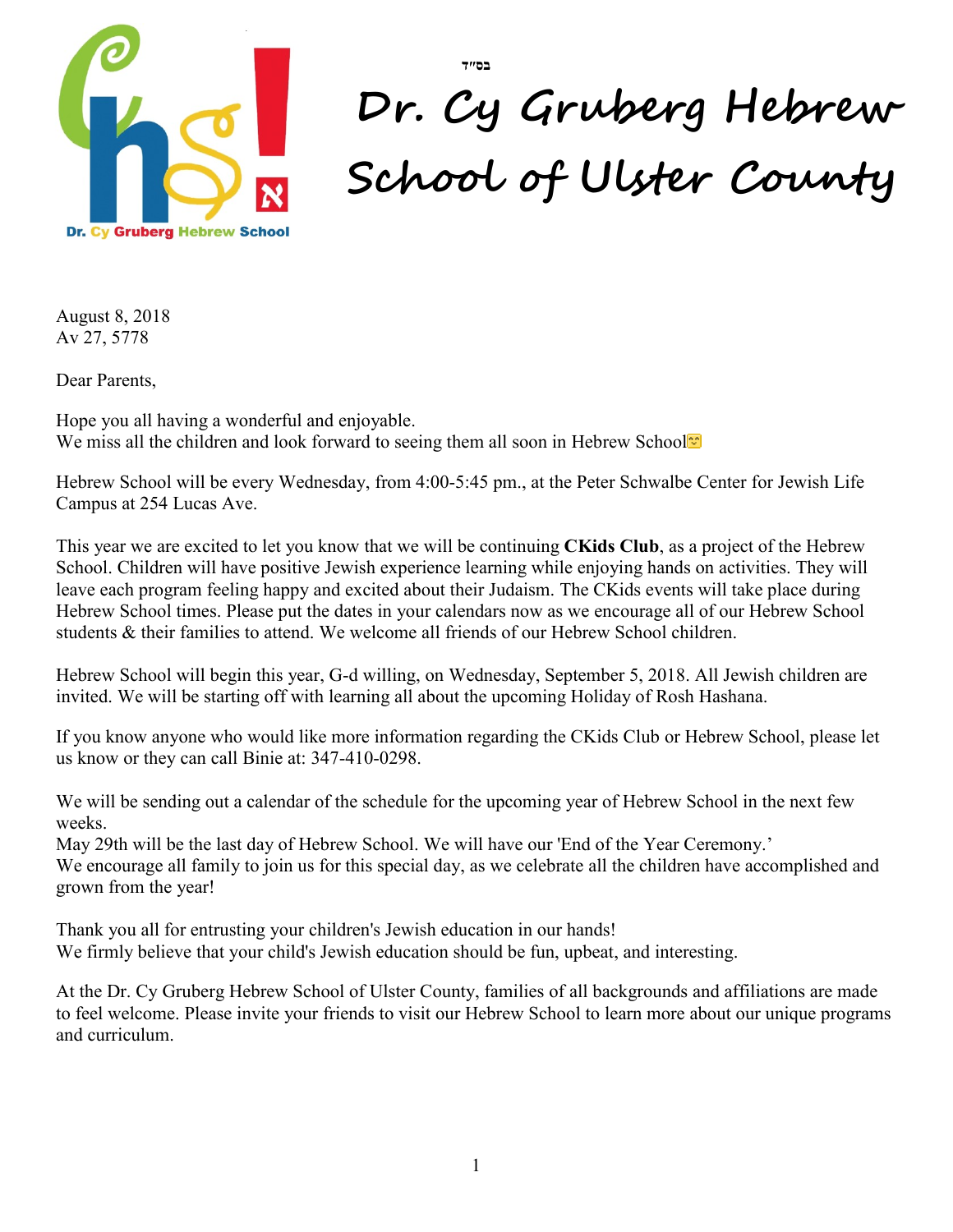Looking forward to a year of learning, growth and fun!

Wishing you all a happy, healthy and sweet New Year!

Attached are registration forms. If you have any questions or concerns, please do not hesitate to call or email. Rabbi AB - 412-401-0238 Binie - 347-410-0298 Please fill out the forms at your earliest convenience. If you would like the forms to be mailed, please let us know.

We would like to thank our volunteer for Hebrew School, Renee Englander, who gives to the children each week! We are so fortunate to have Renee as part of our Hebrew School team.

Tuition for Hebrew school 2018-2019/5779 is \$500 – No child will be turned away due to lack of funds. Please Note: If you refer a child to our Hebrew School, you qualify for a 25% reduction in your tuition costs for your child.

Rabbi AB & Binie Itkin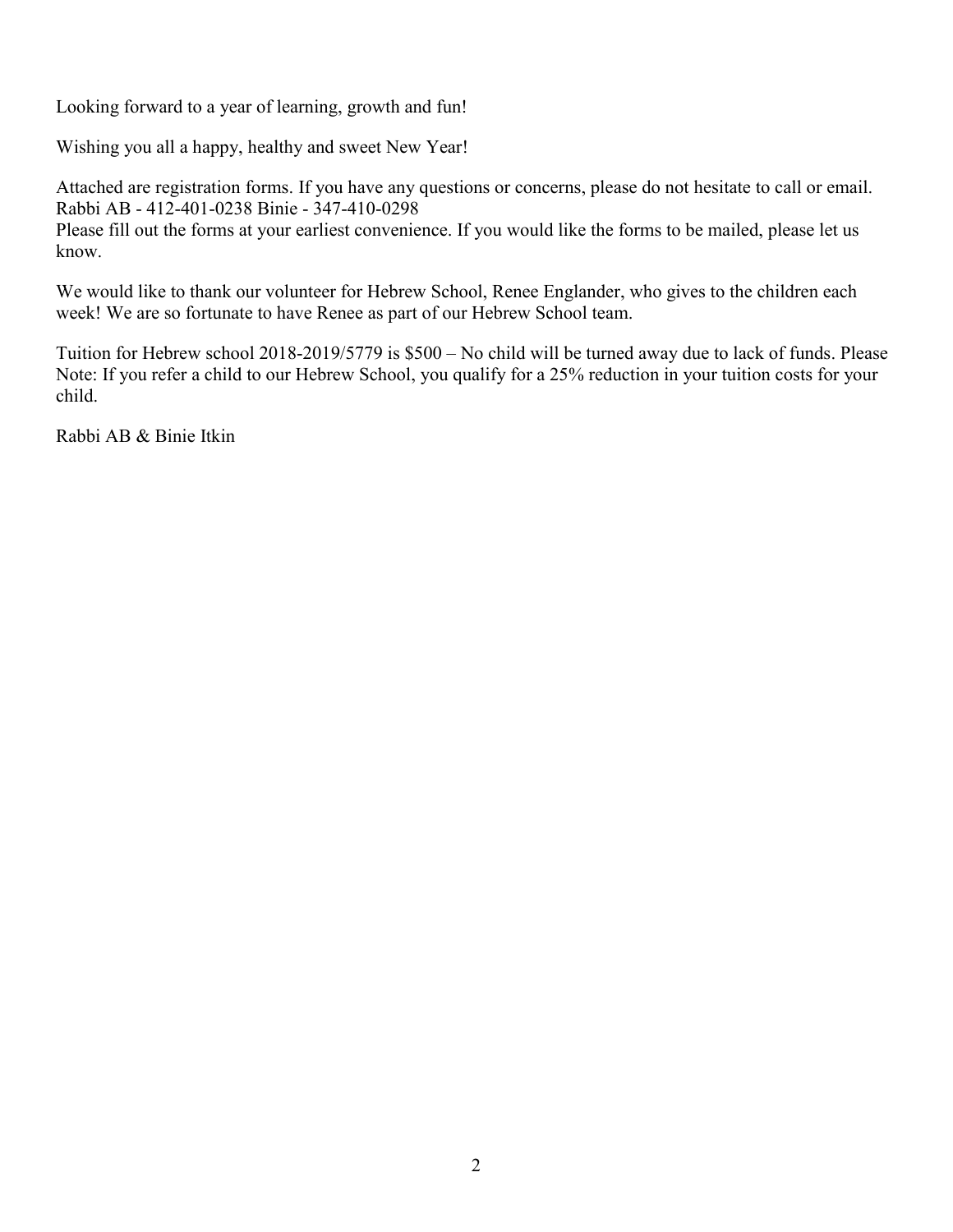## REGISTRATION FORM

## *Please print clearly & complete all that applies*.

|                                            | <b>Hebrew School Student Information</b>                                                                                                                                                                                                 |                                  |                                                                                                    |                       |  |
|--------------------------------------------|------------------------------------------------------------------------------------------------------------------------------------------------------------------------------------------------------------------------------------------|----------------------------------|----------------------------------------------------------------------------------------------------|-----------------------|--|
| Full Legal Name (e.g. Joshua Cohen)        |                                                                                                                                                                                                                                          |                                  |                                                                                                    |                       |  |
| Name Used (e.g. Josh)                      |                                                                                                                                                                                                                                          | Jewish Name (e.g. Yehoshua)      |                                                                                                    |                       |  |
| <b>DOB</b>                                 | Age                                                                                                                                                                                                                                      | Gender                           | School                                                                                             | Grade Entering In '18 |  |
| Full Home Address                          |                                                                                                                                                                                                                                          |                                  |                                                                                                    |                       |  |
| Home Phone Numbers/s                       |                                                                                                                                                                                                                                          |                                  |                                                                                                    |                       |  |
| <b>Fathers Name</b>                        |                                                                                                                                                                                                                                          |                                  | Fathers Jewish Name (e.g. Moshe Chaim)                                                             |                       |  |
| <b>Fathers Work Phone</b>                  |                                                                                                                                                                                                                                          |                                  | Fathers Cell Phone                                                                                 |                       |  |
| <b>Fathers Email</b>                       |                                                                                                                                                                                                                                          |                                  |                                                                                                    |                       |  |
| <b>Mothers</b> Name                        |                                                                                                                                                                                                                                          | Mothers Jewish Name (e.g. Sarah) |                                                                                                    |                       |  |
| Mothers Work Phone                         |                                                                                                                                                                                                                                          | Mothers Cell Phone               |                                                                                                    |                       |  |
| Mothers Email                              |                                                                                                                                                                                                                                          |                                  |                                                                                                    |                       |  |
| Students Email (if applicable)             |                                                                                                                                                                                                                                          |                                  | <b>Parent Status</b><br>$\Box$ Married<br>$\Box$ Widowed<br>$\Box$ Divorced<br>$\square$ Separated |                       |  |
| Is the natural mother of the child Jewish? |                                                                                                                                                                                                                                          |                                  | Is the mother's mother?                                                                            |                       |  |
|                                            | Is the natural father of the child Jewish?<br>Is the father's mother?                                                                                                                                                                    |                                  |                                                                                                    |                       |  |
|                                            | Have there been any conversions or adoptions in the family history? If yes please include all backup & documentation. Please note all conversions<br>must be made through a registered Beth Din that is certified by the Israel Rabbinat |                                  |                                                                                                    |                       |  |
|                                            | Does your chidl(ren) have any learning difficulties with general studies?                                                                                                                                                                |                                  |                                                                                                    |                       |  |

#### Payment (Make checks payable to Chabad of Ulster County)

Please Describe Payment Schedule

## Help A Child

There are children whose parents who may not be able to afford the cost of Hebrew School. Can we call on you should we need to?

#### Parental Consent

- I hereby permit my child to participate in all activities of the Hebrew School.
- The parent / legal guardian who signs this registration form represents that he / she has full authority to do so.

**Print Name Date Signature Date**